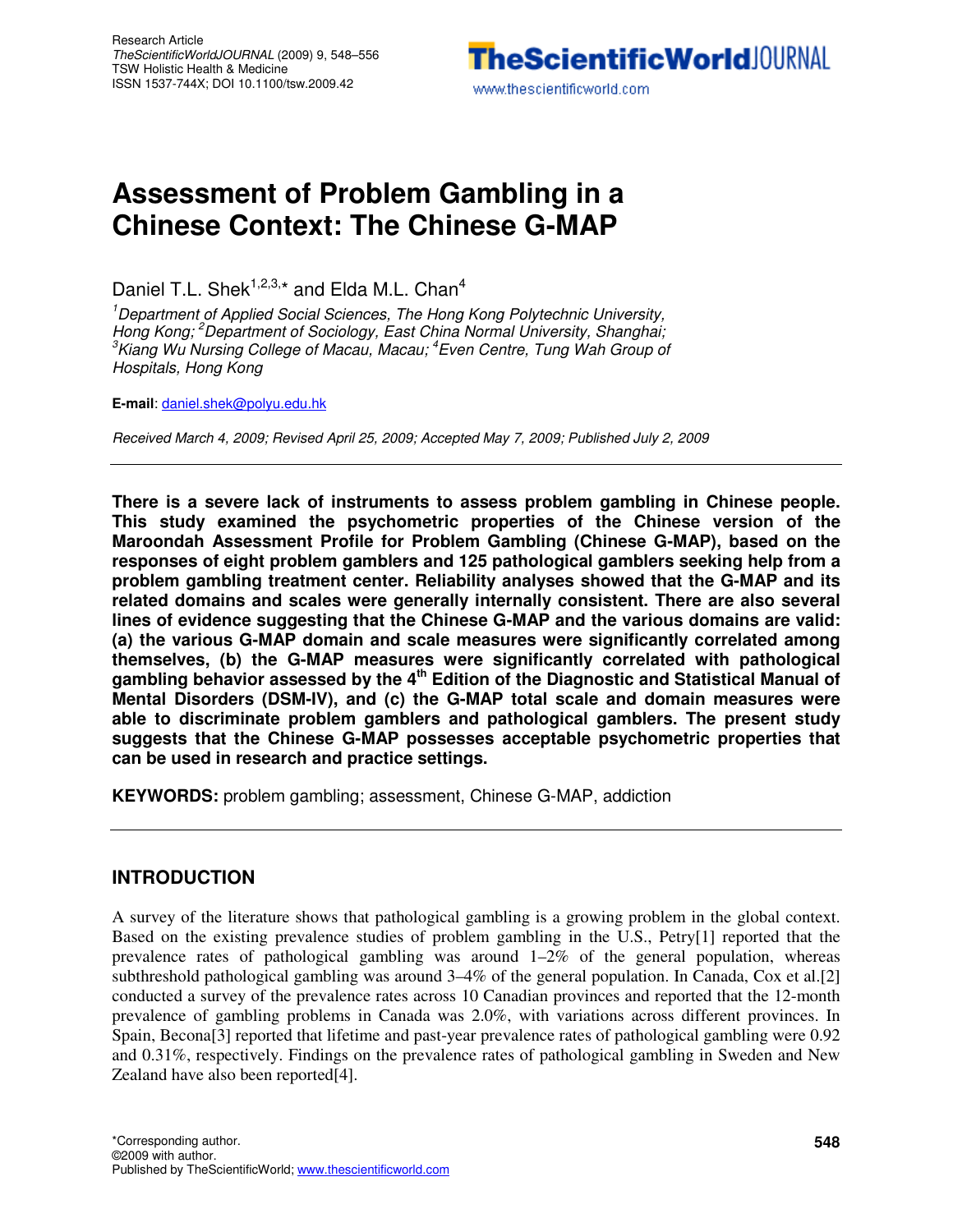There are also research studies suggesting that problem gambling is a growing problem in Hong Kong. The Centre for Social Policy Studies of the Department of Applied Social Sciences and the General Education Centre of The Hong Kong Polytechnic University[5] conducted a ground-breaking study of gambling among the general public in Hong Kong. Using the criteria from the 4<sup>th</sup> Edition of the Diagnostic and Statistical Manual of Mental Disorders (DSM-IV) for assessing pathological gambling, the researchers found that 1.85% of the 2,004 respondents could be classified as "probable pathological gamblers" (i.e., respondents displaying five or more symptoms). Fong and Ozorio[6] conducted the first scientific study on pathological gambling in Macau. Utilizing a computer-assisted random digit dialing method ( $N = 1,121$  interviews), results showed that 1.78 and 2.5% of the respondents could be classified as probable pathological gamblers and problem pathological gamblers, respectively.

What are the factors leading to problem gambling? With reference to the ecological models, an integration of the theories and research findings in the literature shows that several groups of factors would increase the likelihood of pathological gambling. In the first place, there are theories suggesting that cognitive biases and distortions contribute to the development of pathological gambling. For example, many pathological gamblers believe that they can beat the gambling industry and they will win despite repeated loss. Empirically, many studies have shown that experience of illusion of control and unrealistic perception of luck are prevalent in problem gamblers[7]. Second, emotional factors are related to problem gambling. There are theories suggesting that gambling is consciously or unconsciously used as a strategy to cope with negative emotions in pathological gamblers. There are also research findings showing that there are greater emotional problems (depression, suicidal ideation) in adolescent gamblers[8] and there is high impulsivity in adolescent problem gamblers[9]. Dickson et al.[10] also reported heightened risk for suicidal ideation and attempts in problem gamblers.

Third, situation factors are related to problem gambling. There are theories suggesting that inability to cope with demands in life contributes to pathological gambling. Research studies have shown that the coping behavior in adolescent gamblers is poor[8] and that problem gambling may occur after negative life events. There are also studies showing that resilience is negatively related to adolescent high-risk behavior. Fourth, there are theories suggesting that negative self-perceptions and low self-image (i.e., attitudinal factors) are intrinsic to pathological gambling. As such, pathological gamblers may make use of gambling to obtain achievement. There are research findings showing that adolescent gambling is closely related to delinquency and conduct problems, which would strengthen the negative image of pathological gamblers[11]. Lower self-esteem in adolescent problem gamblers has also been reported[10].

Finally, there are theories suggesting that interpersonal and social problems are conducive to pathological gambling. For example, many parents and friends of adolescent gamblers are gamblers. There are also research findings showing that perceived family and peer support is poor among adolescent problem gamblers[11], and that quality friendships and relationships are lost and replaced by gambling associates in pathological gamblers[12]. Finally, it was found that there is higher susceptibility to peer pressure in probable pathological gamblers[9].

Obviously, a careful assessment of the above factors in problem gamblers would be important to give a clear picture about the possible factors that are conducive to the problem, and the related assessment would give pointers to intervention and prevention at different levels. In this study, the psychometric properties of the Chinese version of the Maroondah Assessment Profile for Problem Gambling (Chinese G-MAP), based on the work of Loughnan et al.[13], would be examined. There are five domains and 17 scales in the G-MAP that resemble the five groups of factors related to pathological gambling outlined above. The domains and related scales of the G-MAP are as follows:

#### *Domain 1: Beliefs about Winning Domain (Cognitive Problems)*

- Control Scale: belief in the efficacy of one's system
- Prophecy Scale: use of intuition and ideas about luck to achieve successful outcomes
- Uninformed Scale: belief that gambling is a reasonable way to make money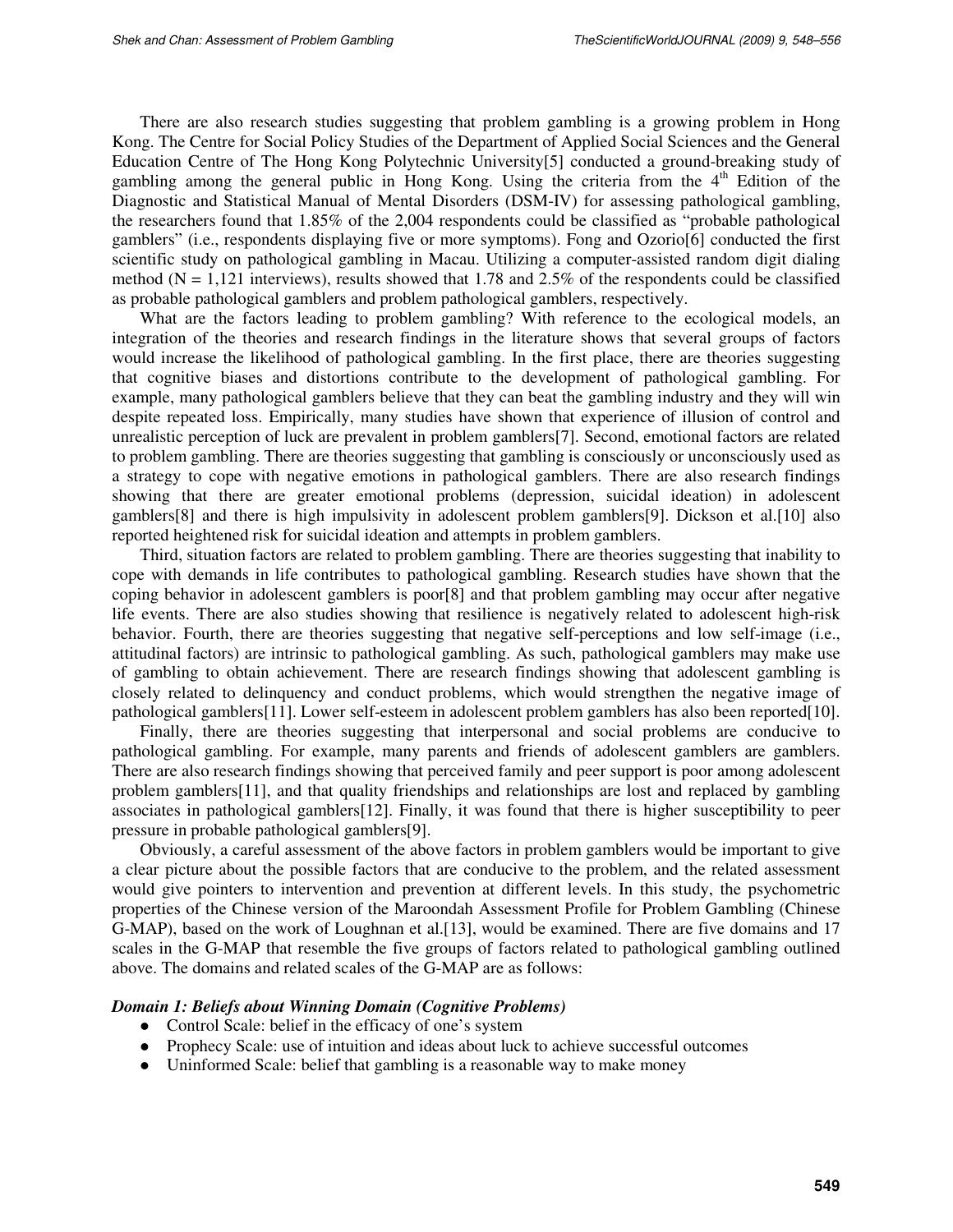### *Domain 2: Feelings Domain (Emotional Problems)*

- Good Feelings Scale: use of gambling to lift one's mood
- Boredom Scale: use of gambling to alleviate boredom
- Numbness Scale: dissociation and disconnection from emotional responses when engaging in gambling
- Relaxation Scale: use of gambling to control stress

## *Domain 3: Situations Domain (Life Situations Related to Pathological Gambling)*

- Desperation Scale: gambling as a result of financial desperation
- Transition Scale: relationship between gambling and transitional events in lives
- Oasis Scale: gambling behavior as an "escape" from the perceived demands in life (coping problem)
- Mischief Scale: gambling as a result of the dire need to be "naughty" or rebellious

### *Domain 4: Attitudes to Self Domain (Self-Concept and Psychological Problem)*

- Negative Life-Script Scale: belief that others see one as a "loser" and wish that gambling can help them to be a "winner"
- Entrenchment Scale: belief that gambling is a disease or affliction that can only be solved by lifelong abstinence
- Self-Harm Scale: conscious use of gambling to punish or hurt oneself
- Winner Life-Script Scale: gambling as a result of the desire to maintain self-image of being a "winner"

### *Domain 5: Social Domain (Social Influences)*

- Friendship Scale: use of gambling to increase social encounter
- Shyness Scale: use of gambling to satisfy the desire to be around people, but minimize the pressure to interact with them

Based on the responses of Chinese problem gamblers and pathological gamblers to the Chinese G-MAP, the psychometric properties of the Chinese G-MAP were examined in this study. There are two questions addressed in this study: (1) Are the Chinese G-MAP measures internally consistent? (2) Is the Chinese G-MAP valid? For the second question, the following information would be examined: (a) interrelationships among the G-MAP measures and scales, (b) correlation between the G-MAP measures and pathological gambling behavior assessed by the DSM-IV, and (c) the ability of the G-MAP total scale and domain measures to discriminate problem gamblers and pathological gamblers.

## **METHODS**

## **Participants and Procedures**

The present study was based on the clients seeking help from the Even Centre, Tung Wah Group of Hospitals  $(N = 134)$ . When these clients sought help from the Even Centre, they were requested to complete a questionnaire with the following sections:

- 1. Demographic information (e.g., gender, age, and marital status)
- 2. Presenting problems (e.g., gambling problem, occupational problem, suicidal behavior, and interpersonal problems)
- 3. Problems arising from debts
- 4. Whether family members and friends are helping the client to pay off his/her debts
- 5. Employment status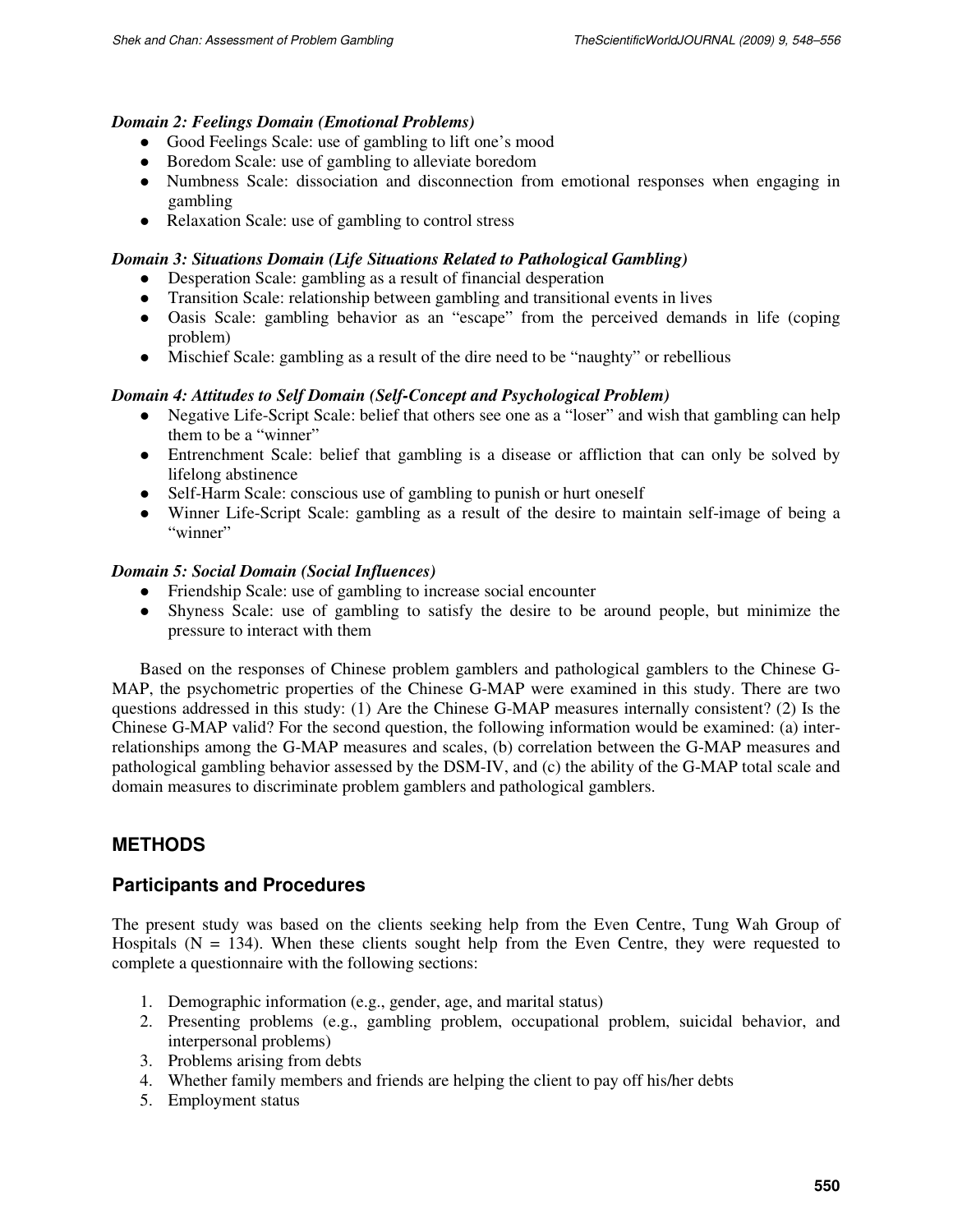- 6. Source of income
- 7. Monthly income
- 8. Age of first gambling
- 9. Gambling age (i.e., duration of gambling)
- 10. Duration of problem gambling
- 11. Gambling activities leading to gambling problems
- 12. Current gambling situation
- 13. Gambling history
- 14. Family background and structure
- 15. Personal background and developmental history
- 16. Health and mental health conditions
- 17. Whether the client is receiving psychiatric treatment
- 18. Risk assessment
- 19. Problem behavior (e.g., substance abuse, the Net addiction, criminal history)
- 20. Self-assessment of gambling problem
- 21. Assessment based on the G-MAP
- 22. Proposed treatment plan

Besides the above self-report questionnaire, the participants were also assessed by the workers using the diagnostic criteria for pathological gambling based on the DSM-IV. If a participant endorsed three to four criteria, he/she was considered to have problem gambling. If a participant endorsed five or more criteria, the person was regarded to have pathological gambling.

The client was also requested to complete the Chinese G-MAP. The G-MAP is an 85-item self-report inventory that assesses 17 aspects associated with problem gambling. The derivation of the 17 aspects of the tool was based on the clinical experiences and related discussion of the three clinicians who developed the tool[13]. According to the test developers, the related 17 scales could be further grouped into five domains.

The psychometric properties of the Chinese G-MAP were examined in this study. For the reliability of the tool, the internal consistency of the G-MAP total scale, five domain scales, and the 17 individual scales were examined. For the validity of the G-MAP measures, it was expected that different G-MAP domains and scales would have significant correlations among themselves. As the G-MAP measures (e.g., biased beliefs about gambling) are theoretically related to gambling behavior assessed by the diagnostic criteria of the DSM-IV, it would be expected that the G-MAP measures would be significantly related to the DSM-IV assessment scores (i.e., construct validity). Finally, based on the classification of gamblers using the DSM-IV, it would be expected that different types of gamblers would have different scores on the G-MAP measures (i.e., criterion-related validity).

## **RESULTS**

Based on the operational definition that those who endorsed five or more symptoms were regarded as "pathological gamblers",  $94.0\%$  of the respondents (N = 125) could be regarded as pathological gamblers and 6% of them  $(N = 8)$  could be regarded as problem gamblers.

Concerning the reliability of the Chinese G-MAP, the findings showed that the G-MAP measures were basically internally consistent (Table 1). With reference to the 85-item Chinese G-MAP, results showed that the scale was internally consistent (alpha =  $0.96$  and mean interitem correlation =  $0.21$ ). With the exception of items 4, 7, 38, and 55, the values of the item-total correlation coefficients were acceptable. For the different G-MAP domains, the domain scales were internally consistent.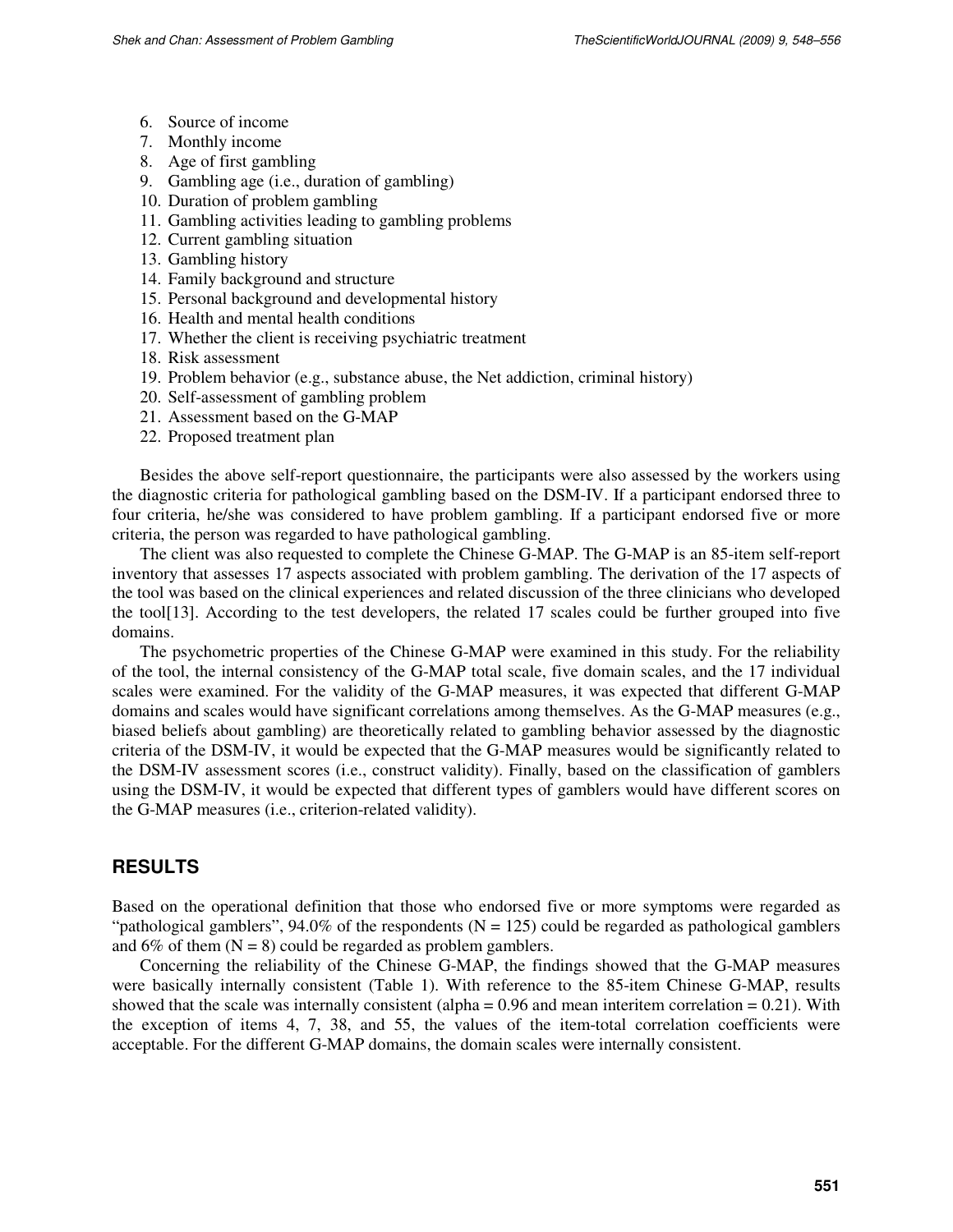| <b>TABLE 1</b>                                          |
|---------------------------------------------------------|
| <b>Coefficient Alpha and Mean Item-Item Correlation</b> |
| <b>Coefficient for the G-MAP Domains and Scales</b>     |

| <b>Measures</b>                       | <b>Coefficient Alpha</b> |
|---------------------------------------|--------------------------|
| Beliefs about Winning Domain          | 0.62                     |
| <b>Control Scale</b>                  | 0.87                     |
| <b>Prophecy Scale</b>                 | 0.69                     |
| Uninformed Scale<br>----------------- | 0.82                     |
| Feelings Domain                       | 0.82                     |
| Good Feelings Scale                   | 0.80                     |
| <b>Relaxation Scale</b>               | 0.75                     |
| Boredom Scale                         | 0.83                     |
| Numbness Scale                        | 0.57                     |
| Situations Domain                     | 0.82                     |
| Oasis Scale                           | 0.73                     |
| <b>Transition Scale</b>               | 0.83                     |
| <b>Desperation Scale</b>              | 0.73                     |
| <b>Mischief Scale</b>                 | 0.73                     |
| Attitudes to Self Domain              | 0.68                     |
| <b>Negative Life-Script Scale</b>     | 0.78                     |
| Winner Life-Script Scale              | 0.70                     |
| <b>Entrenchment Scale</b>             | 0.42                     |
|                                       | 0.66                     |
| Social Domain                         | 0.83                     |
| <b>Friendship Scale</b>               | 0.68                     |
| <b>Shyness Scale</b>                  | 0.72                     |
| G-MAP                                 | 0.96                     |

For the validity of the G-MAP, there are several lines of evidence suggesting that the tool and the related measures are reliable. First, assuming that the scales in each domain assess similar traits, it would be expected that the different scales and domains would be inter-related. The findings are basically consistent with this general expectation. The relevant findings are presented in Table 2. Second, based on the predictions of different models, it would be expected that there would be inter-relationships among the G-MAP domains. The related findings are presented in Table 3. Third, using pathological gambling defined by the DSM-IV[14] as the criterion measure, findings showed that the G-MAP scores were generally correlated with the DSM-IV scores (Table 4 and Table 5). Finally, the findings in Table 6 show that, with the exception of some individual scales, the scale, domain, and total scale measures of the Chinese G-MAP were able to discriminate pathological gamblers and problem gamblers.

## **DISCUSSION**

As far as the reliability of the G-MAP measures is concerned, the internal consistency of the G-MAP total scale, five domain scales, and the 17 individual scales was generally established in the present study. With the exception of the Numbness Scale and Entrenchment Scale, the interitem correlation, item-total correlation, and coefficient alpha statistics related to each measure were acceptable[15].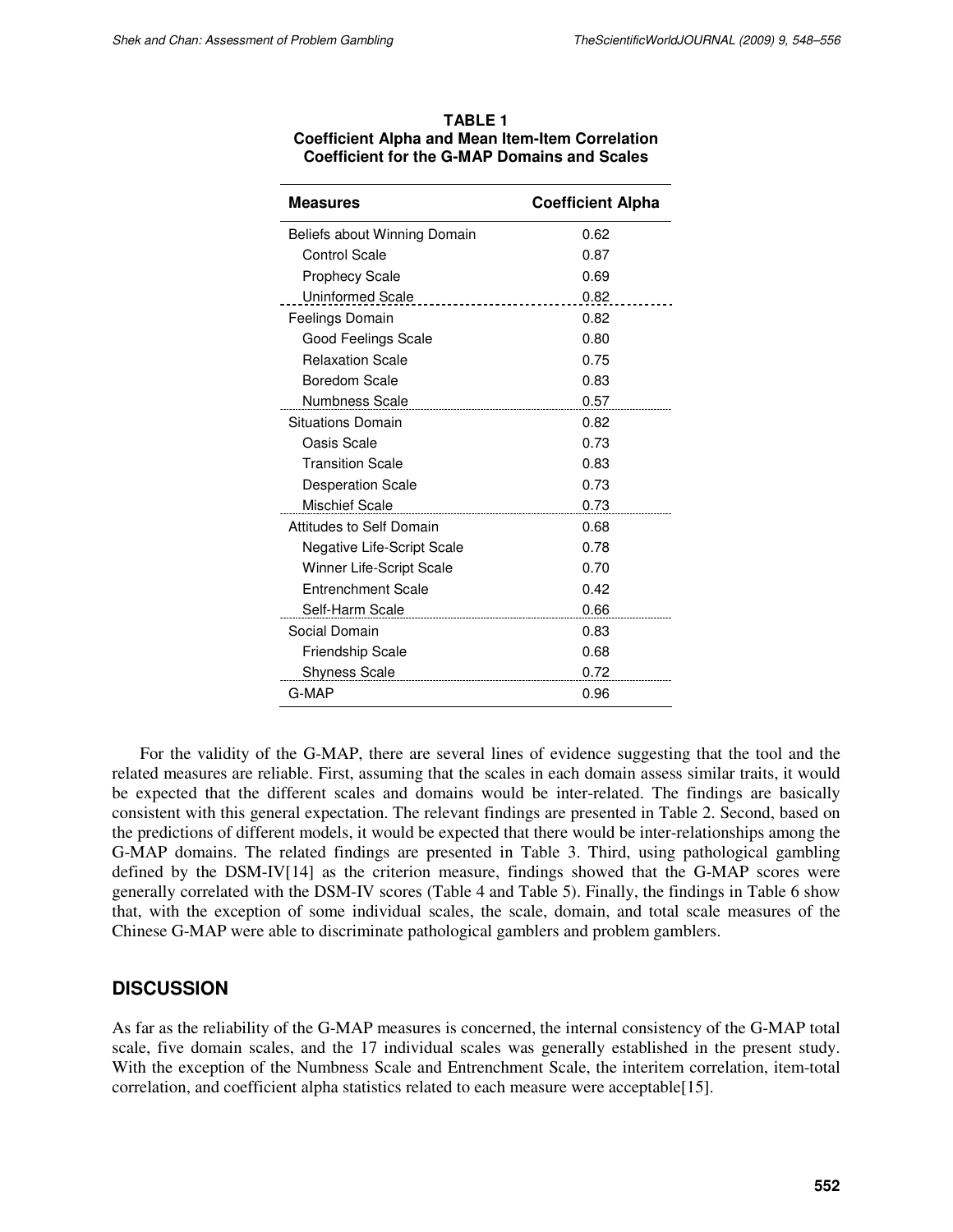| Domain 1             |      | Control              | Prophecy     |            | Uniformed       |       |                    |
|----------------------|------|----------------------|--------------|------------|-----------------|-------|--------------------|
| Control              |      |                      |              |            |                 |       |                    |
| Prophecy             | 0.29 | $***$                |              |            |                 |       |                    |
| Uniformed            | 0.39 | $***$                | 0.42         | $***$      |                 |       |                    |
| Domain 2             |      | Good feelings        | Boredom      |            | <b>Numbness</b> |       | Relaxation         |
| Good Feelings        |      |                      |              |            |                 |       |                    |
| Boredom              | 0.59 | $***$                |              |            |                 |       |                    |
| <b>Numbness</b>      | 0.43 | ***                  | 0.33         | $***$      | 1               |       |                    |
| Relaxation           | 0.77 | $***$                | 0.57         | $***$      | 0.47            | $***$ |                    |
| Domain 3             |      | Desperation          |              | Transition |                 | Oasis | <b>Mischief</b>    |
| Desperation          |      |                      |              |            |                 |       |                    |
| Transition           | 0.51 | $***$                |              |            |                 |       |                    |
| Oasis                | 0.49 | $***$                | 0.61         | ***        | 1               |       |                    |
| Mischief             | 0.40 | ***                  | 0.54         | ***        | 0.71            | $***$ |                    |
| Domain 4             |      | Negative Life-Script | Entrenchment |            | Self-Harm       |       | Winner Life-Script |
| Negative Life-Script |      |                      |              |            |                 |       |                    |
| Entrenchment         | 0.21 | *                    |              |            |                 |       |                    |
| Self-Harm            | 0.35 | $***$                | 0.07         | ns         | 1               |       |                    |
| Winner Life-Script   | 0.70 | $***$                | 0.26         | $***$      | 0.35            | $***$ |                    |
| Domain 5             |      | Friendship           |              | Shyness    |                 |       |                    |
| Friendship           |      |                      |              |            |                 |       |                    |
| Shyness              | 0.72 | $***$                |              |            |                 |       |                    |

**TABLE 2 Inter-Relationships of the G-MAP Scales in Each Domain** 

 $*p < 0.05;$   $**p < 0.01;$   $***p < 0.001;$  ns, nonsignificant.

| TABLE 3                                             |
|-----------------------------------------------------|
| <b>Correlations Among the G-MAP Domain Measures</b> |

|                                    | Beliefs about<br>Winning<br>Domain |       | Feelings<br>Domain |       | Situations<br>Domain |       | Attitudes to<br>Self Domain |       | Social<br>Domain |       | G-MAP |
|------------------------------------|------------------------------------|-------|--------------------|-------|----------------------|-------|-----------------------------|-------|------------------|-------|-------|
| Beliefs about<br>Winning<br>Domain |                                    |       |                    |       |                      |       |                             |       |                  |       |       |
| Feelings Domain                    | 0.39                               | $***$ |                    |       |                      |       |                             |       |                  |       |       |
| <b>Situations</b><br>Domain        | 0.54                               | $***$ | 0.67               | $***$ | 1                    |       |                             |       |                  |       |       |
| Attitudes to Self<br>Domain        | 0.65                               | $***$ | 0.66               | $***$ | 0.77                 | $***$ |                             |       |                  |       |       |
| Social Domain                      | 0.48                               | $***$ | 0.68               | $***$ | 0.68                 | $***$ | 0.69                        | $***$ | 1                |       |       |
| G-MAP                              | 0.71                               | $***$ | 0.84               | $***$ | 0.90                 | $***$ | 0.90                        | $***$ | 0.82             | $***$ |       |

 $*p < 0.05; **p < 0.01;***p < 0.001;$  ns, nonsignificant.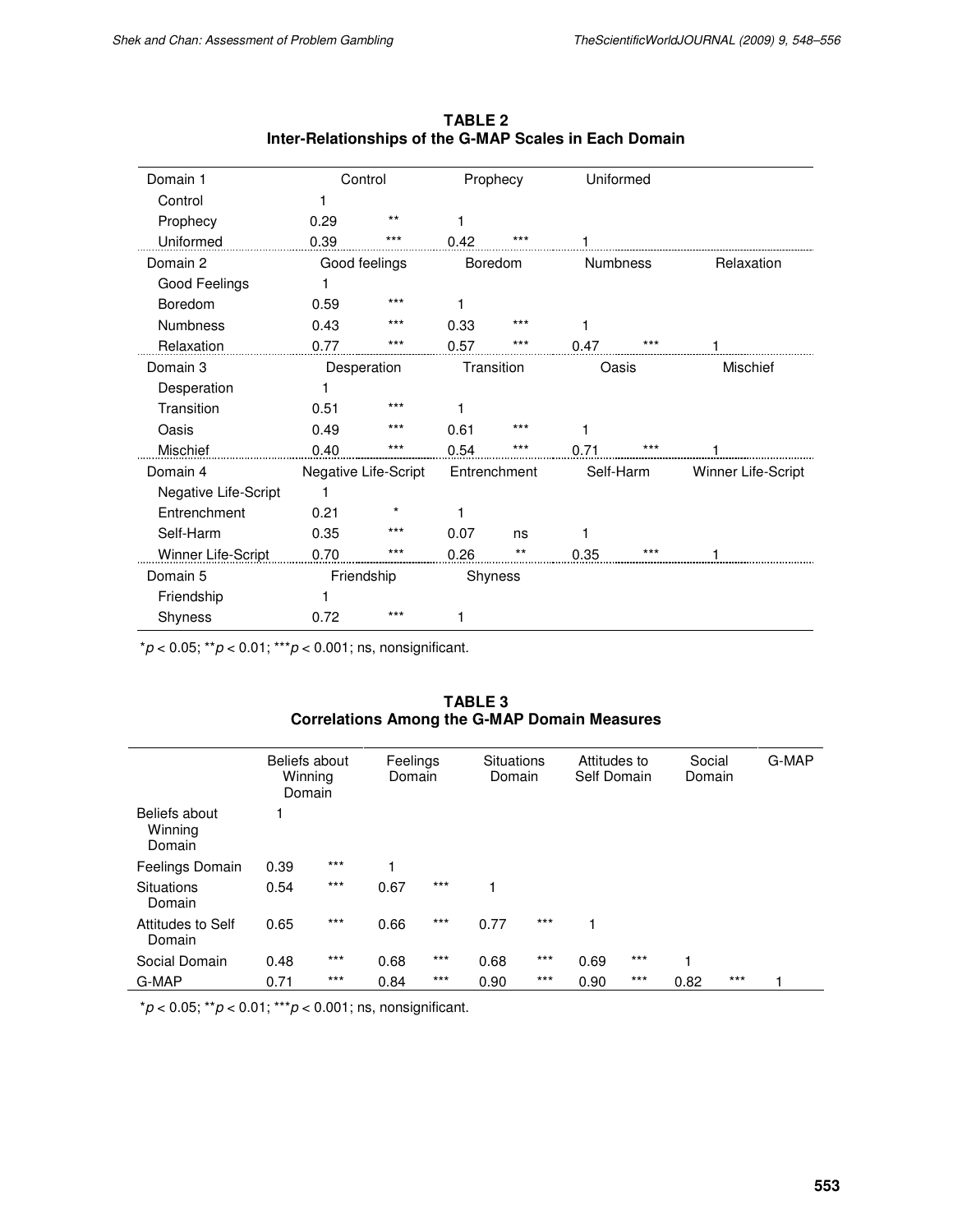| <b>Measure</b>       | <b>DSM-IV Total Score</b> |          | <b>DSM-IV Classification Score</b> |         |  |  |
|----------------------|---------------------------|----------|------------------------------------|---------|--|--|
| Control              | 0.10                      | ns       | 0.14                               | ns      |  |  |
| Prophecy             | 0.08                      | ns       | 0.12                               | ns      |  |  |
| Uninformed           | 0.31                      | ***      | 0.33                               | ***     |  |  |
| Good Feelings        | 0.26                      | $***$    | 0.16                               | ns      |  |  |
| Boredom              | 0.24                      | $***$    | 0.17                               | *       |  |  |
| <b>Numbness</b>      | 0.10                      | ns       | $-0.04$                            | ns      |  |  |
| Relaxation           | 0.26                      | $***$    | 0.21                               | *       |  |  |
| Desperation          | 0.46                      | $***$    | 0.26                               | $***$   |  |  |
| Transition           | 0.26                      | $***$    | 0.18                               | *       |  |  |
| Oasis                | 0.31                      | $***$    | 0.18                               | *       |  |  |
| Mischief             | 0.27                      | $***$    | 0.08                               | ns      |  |  |
| Negative Life-Script | 0.17                      | $^\star$ | 0.17                               | $\star$ |  |  |
| Entrenchment         | 0.20                      | $^\star$ | 0.11                               | ns      |  |  |
| Self-Harm            | 0.06                      | ns       | $-0.10$                            | ns      |  |  |
| Winner Life-Script   | 0.17                      |          | 0.19                               |         |  |  |
| Friendship           | 0.27                      | $***$    | 0.23                               | $***$   |  |  |
| Shyness              | 0.28                      | $***$    | 0.19                               | *       |  |  |
| G-MAP                | 0.34                      | $***$    | 0.24                               | ***     |  |  |

### **TABLE 4 Correlation Coefficients on the Relationships Between the Chinese G-MAP Measures and the DSM-IV Measures**

 $p < 0.05$ ; \*\* $p < 0.01$ ; \*\*\* $p < 0.001$ ; ns, nonsignificant.

#### **TABLE 5 Correlation Coefficients on the Relationships Between the Chinese G-MAP Domain Measures and the DSM-IV Measures**

| <b>Measure</b>               | <b>DSM-IV Total Score</b> |          | <b>DSM-IV Classification Score</b> |         |  |  |
|------------------------------|---------------------------|----------|------------------------------------|---------|--|--|
| Beliefs about Winning Domain | 0.21                      | $\star$  | 0.26                               | $***$   |  |  |
| Feelings Domain              | 0.27                      | $***$    | 0.16                               | ns      |  |  |
| Situations Domain            | 0.40                      | $***$    | 0.22                               | $\star$ |  |  |
| Attitudes to Self Domain     | 0.21                      | $^\star$ | 0.15                               | ns      |  |  |
| Social Domain                | 0.29                      | $***$    | 0.23                               | $***$   |  |  |

 $p < 0.05$ ; \*\* $p < 0.01$ ; \*\*\* $p < 0.001$ ; ns, nonsignificant.

In line with our expectation, the G-MAP domains and scales were significantly correlated among themselves. This observation suggests that the cognitive, emotional, attitudinal, and interpersonal factors are inter-related. In the long run, it would be theoretically interesting to examine the inter-relationships among the different domains. For the microtheories, it would be expected that inner problems (e.g., cognitive problems) would be precursors of situation problems (e.g., desperation). On the other hand, extraindividual theories would predict that environmental problems (e.g., family issues) would lead to inner problems.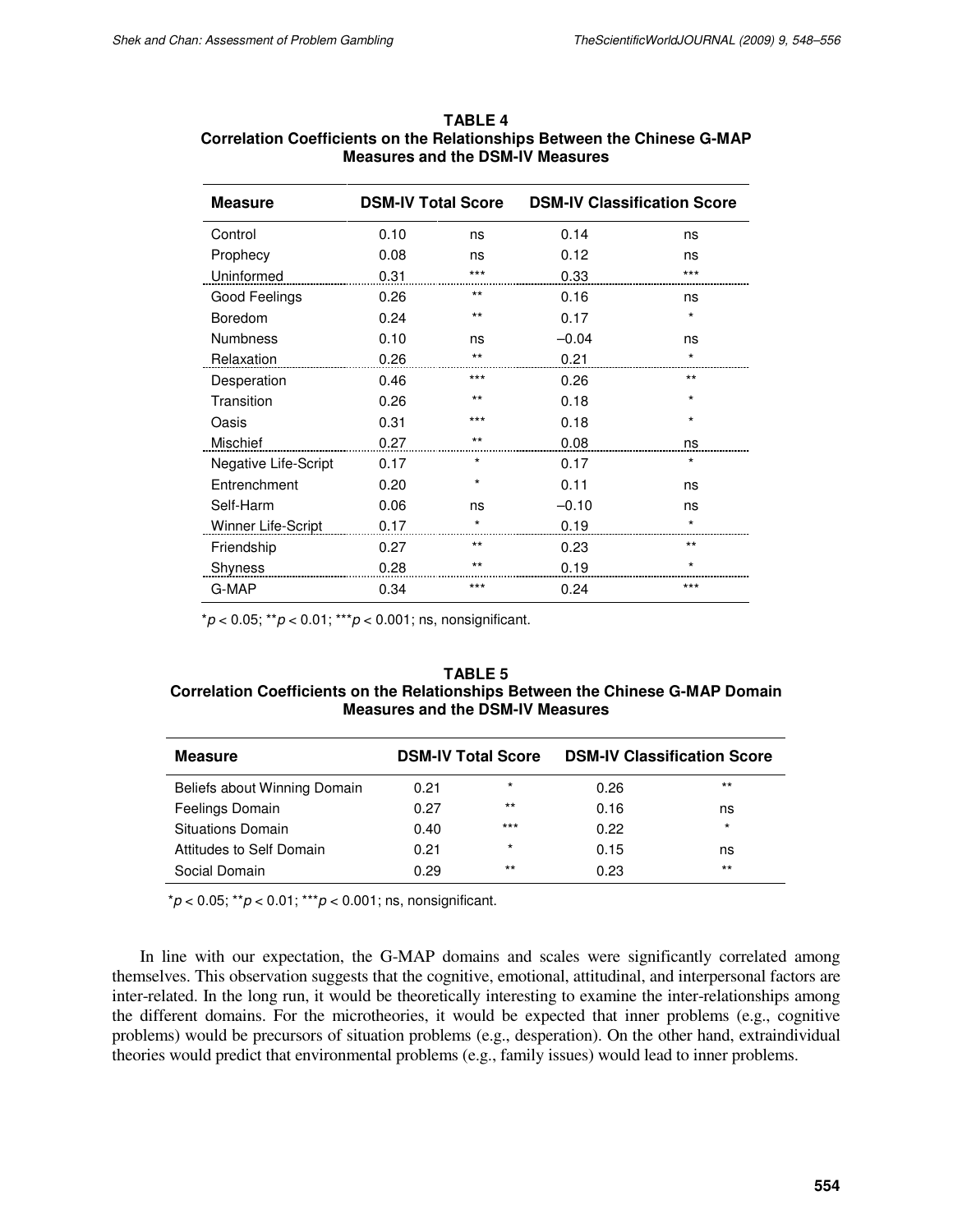| <b>Measures</b>                 | <b>Problem Gamblers</b> |             | <b>Pathological Gamblers</b> | t Value     |         |          |
|---------------------------------|-------------------------|-------------|------------------------------|-------------|---------|----------|
|                                 | Mean                    | <b>S.D.</b> | Mean                         | <b>S.D.</b> |         |          |
| <b>Control Scale</b>            | 7.13                    | 5.84        | 10.52                        | 5.64        | $-1.65$ | $\star$  |
| <b>Prophecy Scale</b>           | 8.38                    | 4.03        | 10.51                        | 4.31        | $-1.37$ | ns       |
| <b>Uniformed Scale</b>          | 8.25                    | 4.13        | 14.54                        | 4.37        | $-3.96$ | $***$    |
| Good Feelings                   | 6.38                    | 4.98        | 9.83                         | 5.01        | $-1.89$ | $^\star$ |
| Boredom                         | 6.88                    | 4.97        | 10.76                        | 5.32        | $-2.01$ | $\star$  |
| <b>Numbness</b>                 | 9.00                    | 4.28        | 8.28                         | 4.27        | 0.46    | ns       |
| Relaxation                      | 5.75                    | 4.13        | 10.02                        | 4.88        | $-2.41$ | $***$    |
| Desperation                     | 3.25                    | 3.49        | 8.80                         | 4.91        | $-3.14$ | $***$    |
| <b>Transition Scale</b>         | 4.25                    | 6.07        | 8.37                         | 5.50        | $-2.04$ | $\star$  |
| Oasis Scale                     | 3.88                    | 4.09        | 7.35                         | 4.65        | $-2.06$ | $\star$  |
| <b>Mischief Scale</b>           | 4.50                    | 4.41        | 6.03                         | 4.60        | $-0.92$ | ns       |
| Negative Life-script Scale      | 5.75                    | 3.85        | 9.66                         | 5.36        | $-2.02$ | $\star$  |
| Entrenchment                    | 11.25                   | 4.50        | 12.94                        | 3.44        | $-1.32$ | ns       |
| Self-Harm                       | 5.63                    | 5.80        | 4.02                         | 3.81        | 1.11    | ns       |
| <b>Winner Life-Script Scale</b> | 5.50                    | 4.00        | 9.32                         | 4.75        | $-2.22$ | $\star$  |
| Friendship Scale                | 2.00                    | 1.85        | 5.98                         | 4.15        | $-2.69$ | $***$    |
| <b>Shyness Scale</b>            | 4.88                    | 4.82        | 8.43                         | 4.39        | $-2.21$ | $\star$  |
| Belief about Winning Domain     | 23.75                   | 6.84        | 35.58                        | 10.94       | $-3.01$ | $***$    |
| <b>Feelings Domain</b>          | 28.00                   | 16.13       | 38.89                        | 15.67       | $-1.90$ | $^\star$ |
| <b>Situations Domain</b>        | 15.88                   | 13.64       | 30.55                        | 15.92       | $-2.55$ | $***$    |
| Attitudes to Self Domain        | 28.13                   | 9.52        | 35.94                        | 12.76       | $-1.70$ | $\star$  |
| Social Domain                   | 6.88                    | 5.79        | 14.42                        | 7.92        | $-2.65$ | $***$    |
| G-MAP                           | 102.63                  | 43.54       | 155.77                       | 52.73       | $-2.79$ | $***$    |

**TABLE 6 Differences Between Problem Gamblers and Pathological Gamblers on the G-MAP Measures** 

 $p < 0.05$  (one-tailed);  $p < 0.01$  (one-tailed);  $p < 0.001$  (one-tailed); ns, nonsignificant.

Consistent with the expectation that the G-MAP measures would be significantly related to the DSM-IV scores, the findings showed that there was a general relationship between these two domains, thus providing support for the construct validity of the G-MAP measures. Finally, the findings showed that different types of gamblers had different scores on the G-MAP measures, thus providing support for the criterion-related validity of the measures. In short, there is support for the different aspects of the validity of the G-MAP. Given the small sample size in the total sample and the problem gambler sample, the present findings can be regarded as robust and encouraging. In view of the paucity of psychosocial assessment tools in the Chinese context for problem gambling, this study is an important addition to the literature[16,17]. The present work is also important in view of the growing addiction culture in Hong Kong[18] and there is a call for evidence-based welfare services in Hong Kong[19].

Although the present study provides some support for the reliability and validity of the Chinese G-MAP measures, further information should be collected for the test-retest reliability of the measures. Furthermore, additional studies on the convergent and discriminant validities of the Chinese G-MAP measures should be conducted in future. Finally, data collected from community samples would also substantiate the research and clinical utility of the G-MAP in the Chinese culture.